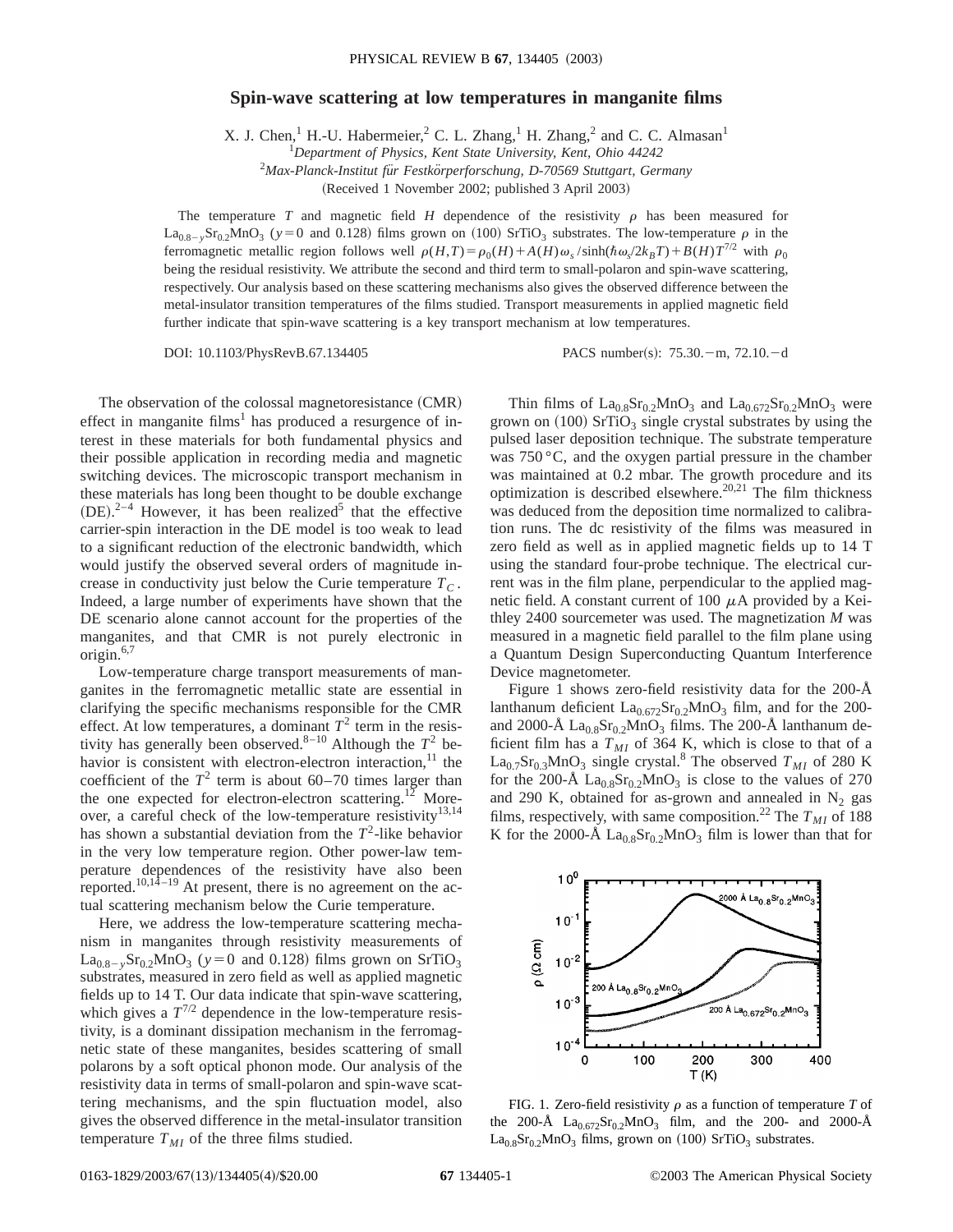

FIG. 2. Low-temperature resistivity  $\rho(T)$ , measured in zero field, for (a) the 200-Å  $La_{0.672}Sr_{0.2}MnO_3$  film, (b) the 200-Å  $La<sub>0.8</sub>Sr<sub>0.2</sub>MnO<sub>3</sub>$  film, and (c) the 2000-Å  $La<sub>0.8</sub>Sr<sub>0.2</sub>MnO<sub>3</sub>$  film, grown on  $(100)$  SrTiO<sub>3</sub> substrates. The solid lines are fits of the data with Eq.  $(1)$ .

single crystal specimens.<sup>8</sup> One possible explanation for this is the nonstoichiometric oxygen content in this film. In fact, a significant effect of the oxygen content on  $T_{MI}$  has been observed in  $La_{1-x}Sr_xMnO_3$  single crystals.<sup>23</sup> Thus, the composition of this low- $T_{MI}$  film is probably  $\text{La}_{0.8}\text{Sr}_{0.2}\text{MnO}_{3-\delta}$ . The  $T_c$  of each film, determined from magnetization measurements (data not shown), coincides with its  $T_{MI}$ . The residual resistivity of these films increases with decreasing  $T_{MI}$ , indicating that the films with lower  $T_{MI}$  are worse metals at low temperatures.

To elucidate the scattering mechanisms in the ferromagnetic metallic region, in Fig. 2 we plot the low-temperature behavior of the zero-field resistivity for the films studied. The resistivities of the three films can be fitted well with

$$
\rho(T) = \rho_0 + \frac{A\,\omega_s}{\sinh^2(\hbar\,\omega_s/2k_BT)} + BT^{7/2},\tag{1}
$$

where  $\rho_0$ , the residual resistivity due to various temperatureindependent scattering mechanisms, is taken as the resistivity at 10 K, and A,  $\omega_s$  (average frequency of the softest optical mode), and  $B$  are fitting coefficients. The excellent fit of the data with Eq.  $(1)$  (solid curves in Fig. 2) suggests that the terms  $A\omega_s / \sinh^2(\hbar\omega_s / 2k_B T)$  and  $BT^{7/2}$  capture the basic physics responsible for charge carrier scattering in this lowtemperature region. The values of  $T_{MI}$ ,  $\rho_0$ , and the fitting coefficients of these films are given in Table I.

Previous reports have shown that the resistivity of  $La_{0.75}Sr_{0.25}MnO_3$  films grown on (100) LaAlO<sub>3</sub> substrate follows well a  $\rho(T)$  dependence similar to Eq. (1) in which the third term, however, has a  $T^{9/2}$  power-law dependence, indicative of two-magnon scattering.<sup>17</sup> Nevertheless, the fit of our resistivity data with Eq.  $(1)$  for the three films studied is better over a wider temperature range than a fit in which the third term in  $\rho(T)$  is  $BT^{9/2}$ .

According to the theory of small-polaron conduction at low temperatures,<sup>24</sup> the relaxation rate  $1/\tau$  for small polarons is proportional to  $1/\sinh^2(\hbar\omega_s/2k_BT)$ .<sup>13,17</sup> Thus, the term  $A\omega_s / \sinh^2(\hbar \omega_s / 2k_B T)$  in Eq. (1) is consistent with small polaron coherent motion involving relaxation due to a soft optical phonon mode.<sup>13</sup> The values of the fitting parameter  $\hbar \omega_s/2k_B$  of the La<sub>0.8-y</sub>Sr<sub>0.2</sub>MnO<sub>3</sub> films are in the 15.1-71.9-K range, in agreement with values determined from low-temperature specific heat  $(\hbar \omega_s/2k_B=48 \text{ K})$  and other resistivity studies of  $\text{La}_{1-x}\text{Ca}_x\text{MnO}_3$ . <sup>13,17</sup> In addition, inelastic neutron scattering<sup>25</sup> and reflectivity<sup>26</sup> measurements support the phononic character of charge carriers for  $La<sub>0.8</sub>Sr<sub>0.2</sub>MnO<sub>3</sub>$ .

We attribute the  $T^{7/2}$  dependence of the low-temperature resistivity in Eq.  $(1)$  to spin-wave scattering. The reason is the following. In the general theory of spin-wave interactions proposed by Dyson in early 1956, which gives a complete description of the thermodynamic properties of a ferromagnet at low temperatures, the mean free path *l* for spin-spin collisions is proportional to  $T^{-7/2}$ , <sup>27</sup> This gives a  $T^{7/2}$  temperature dependence for the resistivity since  $\rho$ 

TABLE I. Values of the zero field metal-insulator transition temperature  $T_{MI}$ , residual resistivity  $\rho_0$ , fitting coefficients *A*,  $\hbar \omega_s/2k_B$ , and *B*, carrier concentration *n*, and activation energy  $E_A$  of La<sub>0.8-y</sub>Sr<sub>0.2</sub>MnO<sub>3</sub> films grown on (100) SrTiO<sub>3</sub> substrates. The definitions of the fitting coefficients are given in the text.

| Samples                                                                         | $T_{MI}$ (K) | $\rho_0$ ( $\Omega$ cm) | $A(\Omega \text{ cm}/\text{Hz})$ | $\hbar \omega_{s}/2k_{B}$ (K) | B ( $\Omega$ cm/K <sup><math>\frac{1}{2}</math></sup> ) | n             | $E_A$ (K) |
|---------------------------------------------------------------------------------|--------------|-------------------------|----------------------------------|-------------------------------|---------------------------------------------------------|---------------|-----------|
| 200-Å $La_{0.672}Sr_{0.2}MnO_3$                                                 | 364.3        | $2.505 \times 10^{-4}$  | $4.316\times10^{-18}$            | 71.93                         | $1.669 \times 10^{-12}$                                 | > 0.2         | ~1068     |
| 200-Å $La_{0.8}Sr_{0.2}MnO_3$                                                   | 280.2        | $5.747 \times 10^{-4}$  | $2.347 \times 10^{-18}$          | 26.90                         | $1.005 \times 10^{-11}$                                 | $\approx 0.2$ | 1068      |
| 2000-Å La <sub>0.8</sub> Sr <sub>0.2</sub> MnO <sub>3-<math>\delta</math></sub> | 188.1        | $7.777 \times 10^{-3}$  | $2.903 \times 10^{-17}$          | 15.11                         | $2.077 \times 10^{-9}$                                  | < 0.2         | 1546      |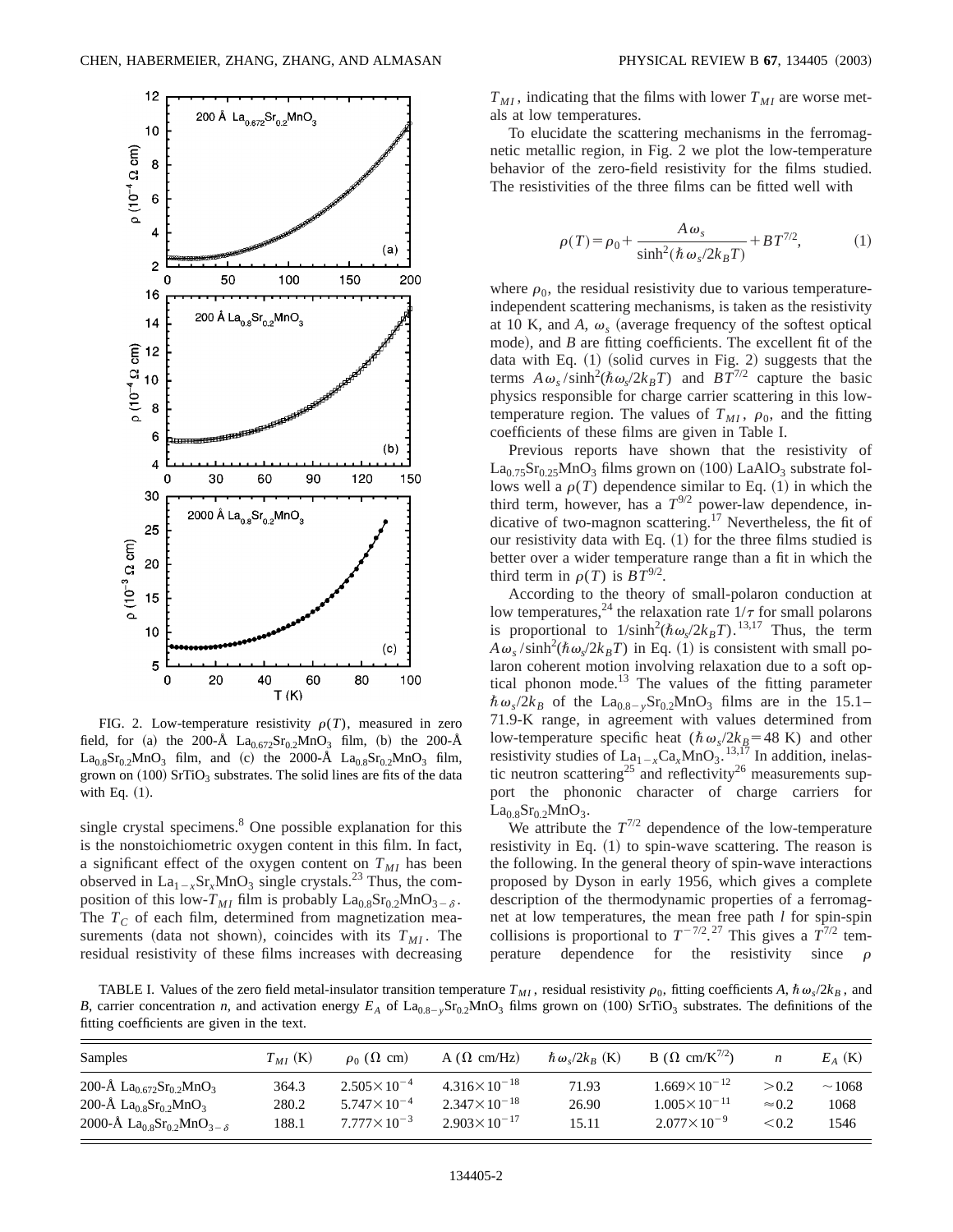$=m* v_F/(ne^2 l)$ , where  $m*$  is the effective mass of the charge carriers, *n* is the carrier concentration, and  $v_F$  is the Fermi velocity. In fact, when the spin orientation angle between neighboring sites is small enough, the DE Hamiltonian in the low-temperature ferromagnetic state can be mapped into the Heisenberg Hamiltonian.

The temperature independent term  $\rho_0$  in Eq. (1) is usually ascribed to scattering from impurities, defects, grain boundaries, and domain walls. The values of  $\rho_0$  for the 200-Å  $La<sub>0.8-y</sub>Sr<sub>0.2</sub>MnO<sub>3</sub>$  films are comparable with the value for a  $La<sub>0.8</sub>Sr<sub>0.2</sub>MnO<sub>3</sub> single crystal<sup>8</sup> indicating weak external scat$ tering. In general,  $\rho_0$  is proportional to  $m^*/n\tau_0$ , where  $\tau_0$  is the zero-temperature relaxation time. Assuming that  $\tau_0$  does not change a lot among the present films, the smaller (larger) value of  $\rho_0$  for the 200-Å La<sub>0.672</sub>Sr<sub>0.2</sub>MnO<sub>3</sub> film (2000-Å  $La<sub>0.8</sub>Sr<sub>0.2</sub>MnO<sub>3</sub> film) than for the 200-Å  $La<sub>0.8</sub>Sr<sub>0.2</sub>MnO<sub>3</sub> film$$ indicates that  $n > 0.2$  ( $n < 0.2$ ). As discussed above,  $n < 0.2$ is probably a result of oxygen vacancies. These results for *n* are consistent with the defect chemistry28 and are included in Table I.

Next we show that the observed difference in  $T_{MI}$  or  $T_C$ for the three films studied can be explained based on the values of the above fitting parameters. The spin fluctuation model<sup>29</sup> gives  $T_c \approx Wn(1-n)/20$ , where *W* is the electronic ''bare'' bandwidth. However, it has been shown that the huge isotope effect,<sup>6</sup> the strong sensitivity to oxygen content,<sup>3</sup> and the significant strain effect<sup>21</sup> present in these manganites can be well explained if *W* is replaced by an effective bandwidth  $W_{eff} \propto W \exp(-\gamma E_b / \hbar \omega)$ , where  $E_b$  is the binding energy of the polarons, which can be estimated from the activation energy  $E_A$  as  $E_b \approx 2E_A$ ,  $\omega$  is the characteristic frequency of the optical phonon mode, which can be taken as  $\omega \approx \omega_s$ , and  $\gamma$  is a positive constant. The expression of  $T_c$ , in which *W* is replaced by  $W_{eff}$ , shows that  $T_C$  increases as *W*,  $\omega$ , and *n* increase (for  $n \le 0.5$ ) and  $E_A$  decreases. Spinwave scattering implies that the fitting coefficient *B*  $\propto D_s^{-7/2}$ , <sup>14</sup> where  $D_s \propto W$  is the spin-wave stiffness coefficient.<sup>3,4</sup> Hence, an increase in *W* is reflected as a decrease in *B*. We determined  $E_A$  to be 1068 and 1546 K for the 200- and 2000-Å  $La<sub>0.8</sub>Sr<sub>0.2</sub>MnO<sub>3</sub>$  films, respectively, by fitting the resistivity data in the high-temperature paramagnetic region in terms of the adiabatic small-polaron model.<sup>31</sup> We took  $E_A$  for the 200-Å La<sub>0.672</sub>Sr<sub>0.2</sub>MnO<sub>3</sub> film, for which the available data in the paramagnetic region are over a narrow temperature range due to its higher  $T_{MI}$ , to be the same as  $E_A$  for the 200-Å  $La_{0.8}Sr_{0.2}MnO_3$  film.<sup>21</sup> These values of *EA* are also included in Table I. As predicted above, Table I shows that, indeed, the film with larger  $\omega$  and *n* and smaller *B* and  $E_A$  has higher  $T_{MI}$ . Therefore, the present results further provide strong support for the small phonon and magnon scatterings as low-temperature dissipation mechanisms.

We now address the effect of the magnetic field on the low-temperature conduction. Figure 3 is a plot of  $\rho$  vs  $T$  data  $(T \le 150 \text{ K})$  of the 200-Å La<sub>0.8</sub>Sr<sub>0.2</sub>MnO<sub>3</sub> film measured at various magnetic fields, while its inset shows  $\rho(H,T)$  over the whole measured temperature range ( $2 \le T \le 400$  K). Fits of the main panel data with Eq.  $(1)$ , with *A* and *B* fitting parameters and  $\omega$ <sub>s</sub> taken from zero-field fitting, give the



FIG. 3. Low-temperature resistivity  $\rho(T)$  of the 200-Å  $La<sub>0.8</sub>Sr<sub>0.2</sub>MnO<sub>3</sub>$  film grown on a (100) SrTiO<sub>3</sub> substrate, measured in various applied magnetic fields *H*. The solid lines are the fits of the data with Eq.  $(1)$ . The inset shows  $\rho$  vs *T* for the same film over the whole measured *T* range at various *H*.

solid curves. Notice the excellent agreement between the curves and the data. Equally good fitting results were obtained for the other two films studied. This universality of charge dissipation at low temperatures with respect to thickness, composition, and magnetic field further indicates that the proposed dissipation mechanisms are intrinsic.

The above fitting has shown that *A* is only weak field dependent, while *B* has a stronger field dependence  $[B(H)]$  is shown in Fig. 4.. Hence, the magnetoresistance observed in this low-temperature range is absorbed primarily in the  $T^{7/2}$ term. This is a reasonable result since this term is the spinwave contribution to the scattering, and hence, the resistivity.

Figure 4 shows the magnetic field dependence of both *B* and  $T_{MI}$  of the 200-Å  $\text{La}_{0.8}\text{Sr}_{0.2}\text{MnO}_3$  film. The effect of an applied field is to open an energy gap in the magnon spectrum. As a result, the spin-wave scattering should decrease with increasing *H*. This is, indeed, reflected by the decrease of *B* with increasing *H*. Also note that  $T_{MI}$  increases with increasing *H*. This correlation between  $T_{MI}$  and *B* further



FIG. 4. Magnetic field *H* dependence of both the fitting parameter *B* (closed squares) of Eq.  $(1)$  and the metal-insulator transition temperature  $T_{MI}$  (closed circles) for the 200-Å  $\text{La}_{0.8}\text{Sr}_{0.2}\text{MnO}_3$  film grown on a  $(100)$  SrTiO<sub>3</sub> substrate. The lines are guides to the eye.